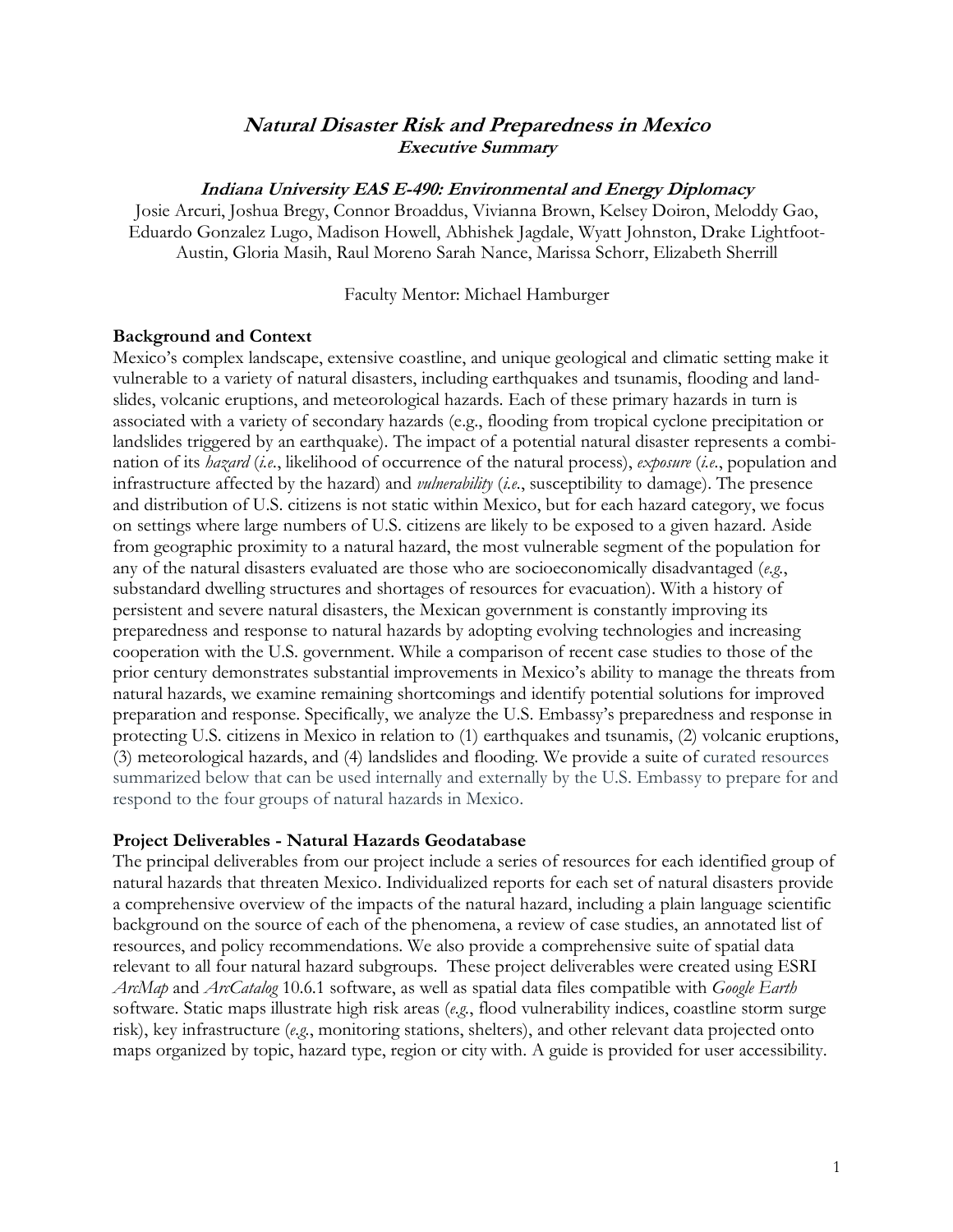## **I. Earthquake and Tsunami Hazards**

Mexico is impacted by earthquake primary and secondary effect hazards including ground shaking, tsunamis, liquefaction, landslide, and amplification. High concentrations of American citizens, residing in or visiting Mexico, are exposed to high or very high earthquake, landslide and liquefaction hazard in ten Mexican states; Baja California, Baja California Sur, Colima, Distrito Federal, Jalisco, Mexico, Michoacán, Morelos, Nayarit, and Sonora. Seven of the ten states are also exposed to local and distant tsunami hazards. In addition to high exposure, the cities of Tijuana, Mexicali, Morelia, Guadalajara, and Mexico City have added environmental, physical, and socioeconomic vulnerabilities that compound to increase their risk of an earthquake-related natural disaster. Case studies of the 1985 Mexico City and 2017 Puebla earthquakes indicate that Mexico greatly improved their mitigation and preparedness efforts in the last 30+ years. However, there still remain vulnerabilities due to poor building code enforcement and socioeconomic inequalities. Scenario analyses of earthquakes in San Diego-Tijuana and Morelia illuminate potential earthquake-related natural disasters that would require national or international response due to compounding secondary effect impacts in areas with high U.S. citizen population. The U.S. Embassy in Mexico provides timely, informative updates regarding natural disasters via their social media and the Smart Traveler Enrollment Program; however, earthquakes cannot be predicted and thus require periodic reminders about what to do in preparing for a future event.

## **II. Volcanic Hazards**

Volcanoes pose a serious threat to Mexico, and in turn to U.S. citizens visiting or residing in Mexico. There are 42 actively monitored volcano sites in Mexico, with two volcanoes (Colima and Popocatépetl) experiencing recent bouts of activity. The key volcanic hazards include are volcanic ejecta (in the form of large fragments and ash, which pose a particular danger to air travel, ground transportation, and agriculture), pyroclastic flows (dense fast-moving clouds of superheated gas, ash, and rock fragments), and lahars (destructive mudflows triggered by the mixing of ash and rain or the destruction of mountaintop lakes or alpine glaciers). Case studies of the 1943 eruption of Paricutin and 1982 eruption of El Chichon suggest that local authorities play a critical role in the immediate response to an eruption and that use of monitoring and warning systems are essential to prevent fatalities during an eruption. The more recent 2013-2017 and 2019 eruptions of Colima and the 2020 activity of Popocatépetl demonstrate that Mexico has greatly improved coordination of monitoring systems and *Protección Civil* mitigation and warning efforts; however at the same time they show a gap in effective outreach to American citizens. A risk assessment of the potential eruptions of Colima and Popocatépetl highlight the present danger to growing urban centers in close proximity to the volcanoes (Mexico City, Colima, and Guadalajara), as well as damage to major roadways and airports, which will be essential in the evacuation of American citizens.

## **III. Meteorological Hazards**

The heavily exposed coastline of Mexico is surrounded on both coasts by warm tropical waters favorable for tropical cyclone formation. Given the substantial population growth and development, especially in coastal areas with resorts on or near the coastline, tropical cyclones are the foremost meteorological hazard that continues to threaten vulnerable populations, including U.S. citizens. The deadly primary and secondary hazards reinforce the necessity to prioritize and optimize preparedness, mitigation, and response efforts addressing these seasonal storms. We describe the formation and climatology of tropical cyclones in Mexico. Our analysis indicates that major hurricanes (category 3+ storm) make landfall, on average, on the east and west coasts every 7 to 11 years, respectively. As case studies, we review the effects of hurricanes Dean (2007; Quintana Roo) and Odile (2014; Baja California Sur) in regions with vulnerable populations that U.S. visitors frequent.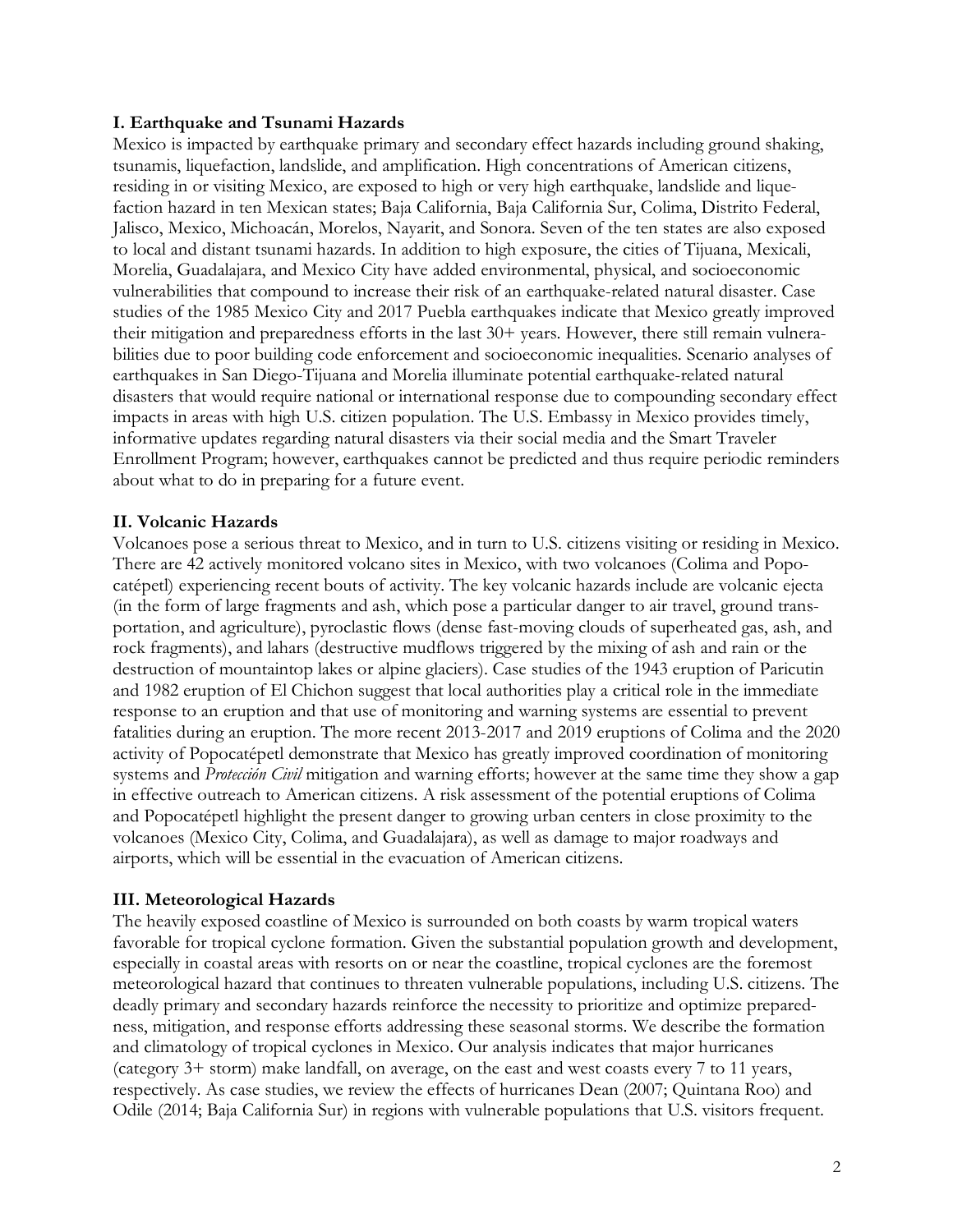We also provide an overview of tornado risks, as well as an annotated list of resources relevant to meteorological hazards.

# **IV. Landslides and Floods**

Flooding and landslides have the potential to cause immense damage. Unfortunately, both events occur in Mexico every year. The former occurs predominantly as either flash floods triggered by short, intense rainfall events and lack of infiltration, or as riverine flooding when days of rainfall exceed the capacity of a stream and spill water into floodplains. Although less frequent, catastrophic flooding can occur when a collapse such as a landslide or dam failure releases large volumes of water downstream; these are often produced by an initial flooding event. Riverine and catastrophic flooding risks are highest in the low-lying areas surrounding rivers, whereas flash flooding is especially impactful in urban settings like Mexico City. Due to its unique coupling of geographic setting and water management history, the city is vulnerable to flood hazards which are predicted to be exacerbated by climate change. Whereas floods impact low elevations, landslides pose the greatest threat to civilians living on or beneath steep hillslopes with limited stability and are usually triggered by heavy rainfall from meteorological events. Their potential to cause sudden, tremendous damage is exemplified by a particularly catastrophic la Aurora landslide in Teziutlán, Puebla, which produced over one hundred casualties. There is currently only one landslide monitoring station in Mexico, and flood monitoring has its deficits as well. Although a network of dam and water quality stations are available for monitoring through the *Centro Nacional de Prevención de Desastres*, flash floods and landslides often occur before these methods can be used to notify victims. Therefore, it is especially important for the Embassy to have knowledge of the nature of flood and landslide hazards in Mexico, to educate American citizens and prepare their response. Based on our analysis of flood and landslide hazards we present recommendations for how the Embassy can better prepare for and mitigate the exposure of these hazards to American citizens in Mexico.

## **Highlighted Recommendations**

Each individual report includes detailed recommendations described within the context of the specific hazard discussed. Below are highlighted recommendations for Embassy consideration to enhance prevention and mitigation of damages relevant to all hazard types.

**1. Develop an Embassy disaster preparedness training program.** We recommend developing a disaster preparedness training program for the staff of the U.S. Embassy and consulates in Mexico. This training program, designed for both long-term and short-term visitors, would include both advance preparedness actions and how to respond in the event of an active disaster. Training materials could make use of our geographic resources that would help Embassy staff respond quickly and appropriately to emerging disasters in various parts of Mexico.

## **2. Improve Communication to American Citizens in Mexico**

- **a. Use STEP and/or social media for disaster education.** Many Americans visiting Mexico may be coming from areas where the hazards addressed in this report are uncommon. We recommend using the Smart Traveler Enrollment Program to provide a general overview of locations where hazards are present in Mexico and the basic steps of response to those hazards.
- **b. Improve hazard information on travel.state.gov website for Mexico.** The U.S. State Department website for Mexico provides minimal information regarding natural disasters. We recommend updating the links to provide access to specific web